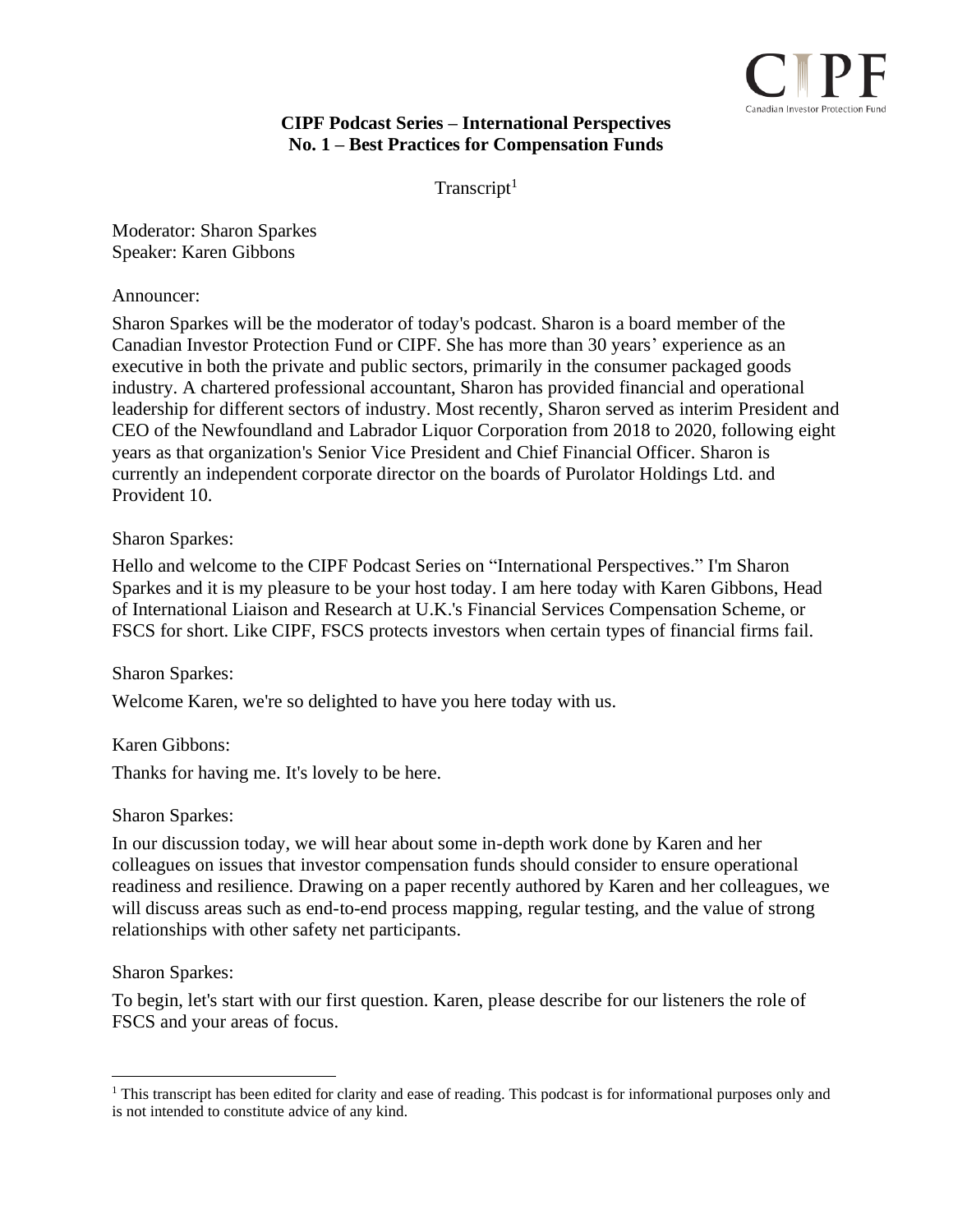

## Karen Gibbons:

Thank you. FSCS is the U.K.'s statutory compensation scheme for customers of failed financial services firms. FSCS covers not just investment provision, but also intermediation - that is advice given by a financial advisor about investments. The coverage for investment advice claims makes FSCS pretty unique in regards to the scope of investment coverage. FSCS also covers deposits, insurance, both general and life and pension, and home finance.

#### Sharon Sparkes:

Would you tell our listeners a little bit about your role at FSCS?

### Karen Gibbons:

Yes, certainly. As you mentioned, I am the Head of International Liaison and Research at the FSCS, and as part of my role, I am a member of the Investor Compensation Scheme Working Group of the European Forum of Deposit Insurers. So that's known as the EFDI ICS Working Group. This working group was developed as a way for members to exchange experience and develop best practices for investor compensation schemes.

#### Sharon Sparkes:

Thank you for that background, Karen. We have been living and working in a pandemic environment now for over two years, with COVID-19 really taking hold here in North America in March 2020, and in Europe a few months earlier. Karen, I would be very interested in hearing about how FSCS fared during this time and if you had to navigate any particular challenges or hurdles during the pandemic?

### Karen Gibbons:

I am proud to say that FSCS did not lose a day of operation as a result of the pandemic. We went into lockdown pretty early in the U.K., March 2020, and from that point until September 2021, all FSCS staff, and those at our outsourcers, have worked remotely. From September, we have begun returning to the office on what we refer to as a 60/40 basis, with the majority of staff working two days in the office and the rest from home. I have to say, there's an update to that, which is from last week, we are now working remotely again, as there's a rise in COVID in the U.K. Due to the outstanding work of our teams within the FSCS, we have continued to process claims on a daily basis and have seen an increased customer satisfaction score, 84%, which was up 5% from 2019/20.

### Sharon Sparkes:

That is just so interesting. Congratulations to you and your colleagues at FSCS for your hard work and your ability to successfully adapt to a new way of working last year, and especially for achieving higher customer satisfaction scores during the pandemic than before. That is truly remarkable.

Karen, you led the drafting of a paper published in 2021 on issues that investor compensation funds or schemes should consider to ensure operational readiness and resilience. This paper was published as a non-binding guidance paper of the European Forum of Deposit Insurers, titled

*CIPF Podcast Series – International Perspectives No. 1 – Best Practices for Compensation Funds March 2022*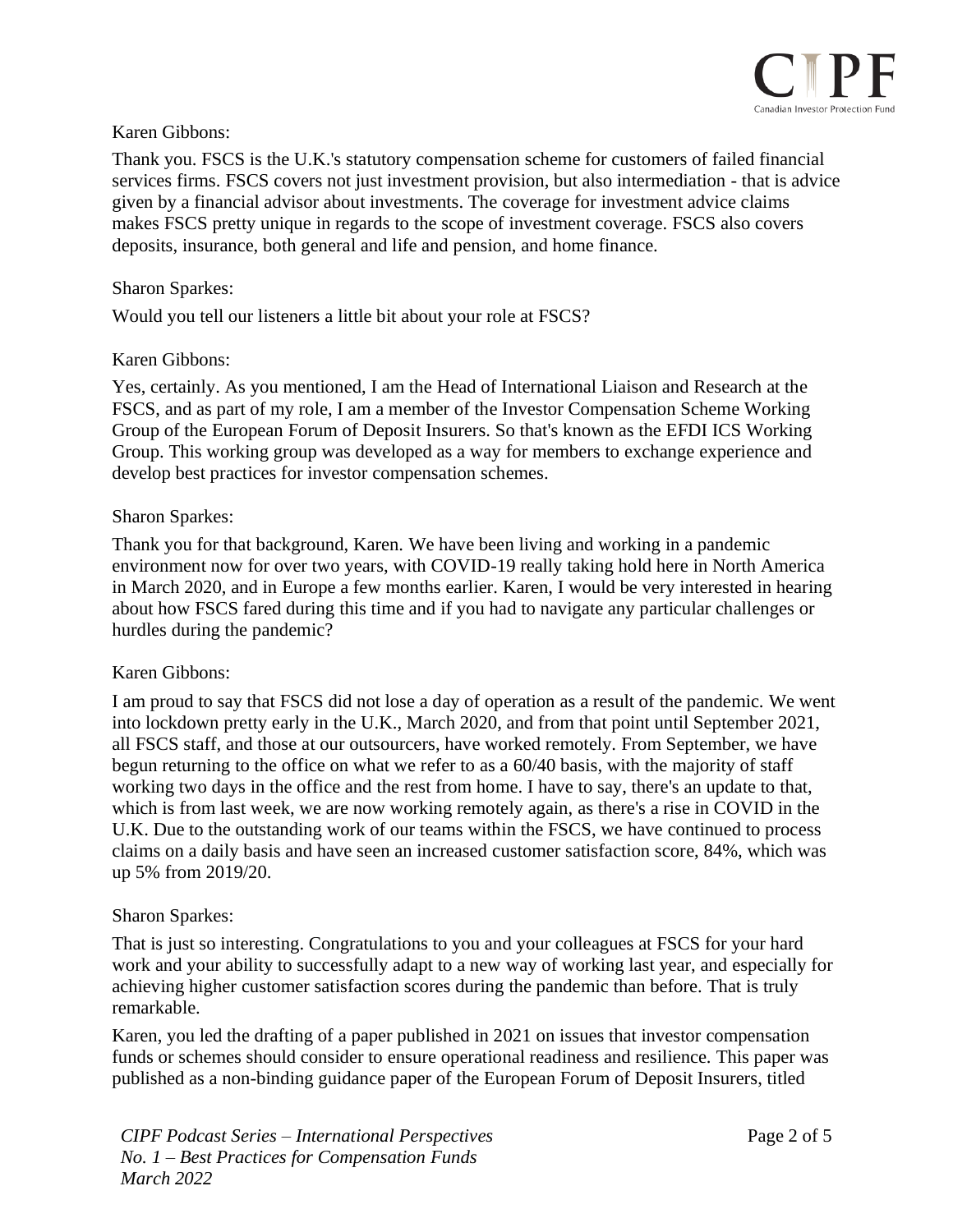

'Operational Readiness and Resilience Guidelines for EFDI Investor Compensation Schemes.' I know our listeners would be very interested in hearing more about your research and this paper. What motivated you to do this work and what are three key elements of the paper that you would like to discuss today with our listeners?

## Karen Gibbons:

The motivation for the work was to ensure that members of the EFDI Investor Compensation Scheme (ICS) Working Group, some of whom have little practical experience with investment firm failures, would know the building blocks that an ICS needs to have in place, in order to be ready to deal with a member firm failure.

### Sharon Sparkes:

Thank you, Karen. In the paper, you talk about operational readiness and resilience. Would you explain the difference between these two terms?

### Karen Gibbons:

Certainly. When we say operational readiness, we are referring to the capability of an investment compensation scheme to efficiently operate and maintain their systems and procedures. Operational resilience refers to the ability of an organization to identify and protect itself, as much as possible, from potential threats and possible failures, respond and adapt to, as well as recover and learn from disruptive events. For our session today, I'd like to talk more about three elements of our research paper.

Number one, end-to-end process mapping, and by that, I mean identifying all of the steps needed to achieve a payout to eligible investors of a failed financial firm. Number two, the importance of relationships with other safety net participants, and lastly number three, testing of the operational readiness and resilience plans.

### Sharon Sparkes:

Picking up on the first element you referred to Karen, doing an end-to-end process mapping exercise, would you elaborate on this point?

### Karen Gibbons:

In order to have an effective operational readiness and resilience plan, an ICS must have a clear overview of all of the steps it will need to take to achieve payout to eligible investors. To achieve this, the paper recommends that an ICS should undertake to map its end-to-end process, detailing all of the processes it must undertake to successfully deal with an investment firm failure. These include the claims process, investor data, funding, payout, and communication plans. For an example, if an ICS does not have the power to act as a liquidator or administrator, it should consider what information must be exchanged with the liquidator/administrator to promptly deliver compensation to eligible investors. This consideration should be guided by relevant legislation and/or rules and guidelines in place for insolvency of investment firms. The ICS should develop relationships with the liquidators/administrators for failed firms and should agree, in advance, on the information to be exchanged, and on what timeline.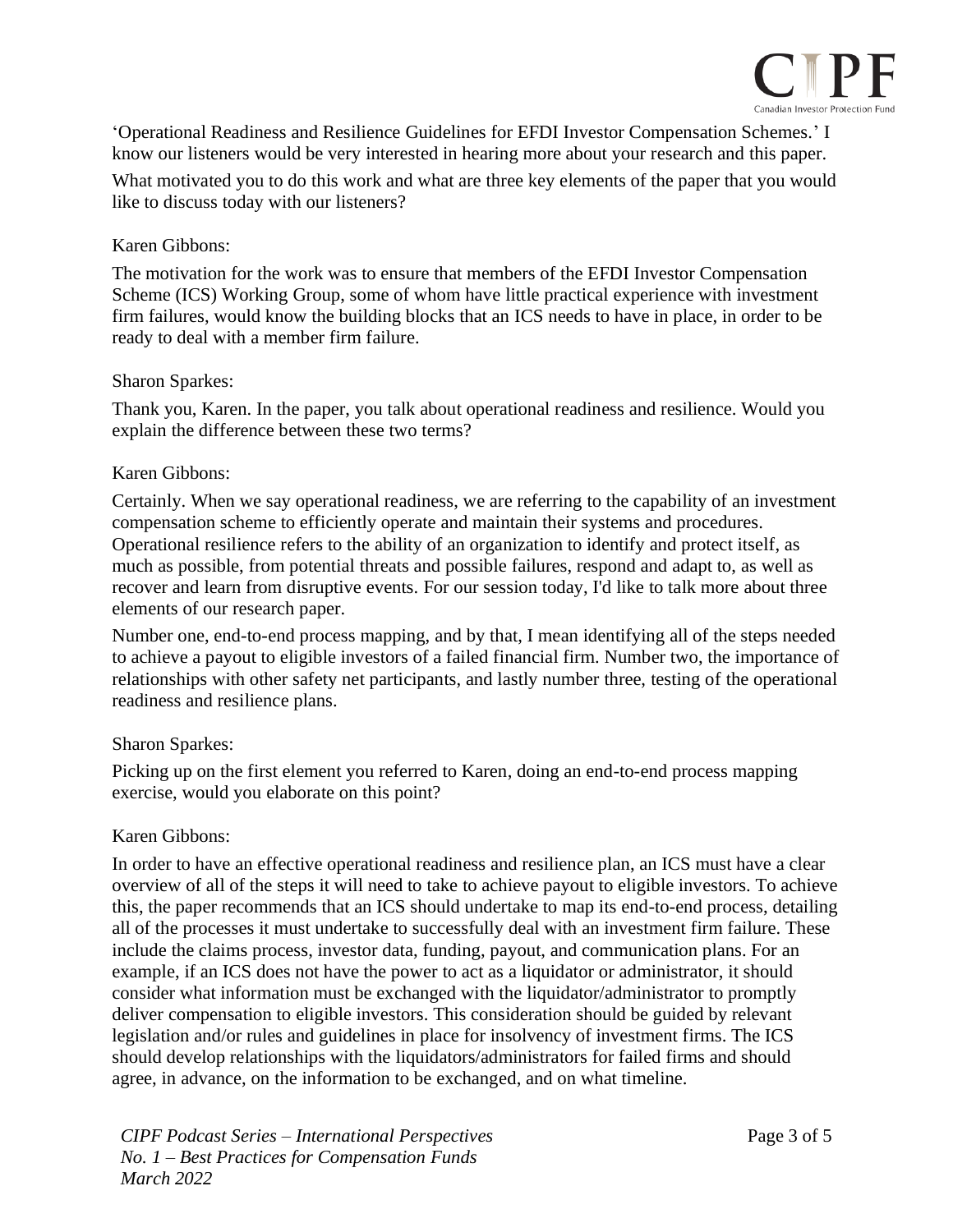

## Sharon Sparkes:

That sounds like an essential starting point for an operational readiness and resilience plan. I expect that completing such a comprehensive mapping process would also provide tremendous comfort to the board of directors of an investor protection fund, as we call them in Canada. Now turning to your second element, Karen - the importance of relationships with other safety net participants. Would you comment on this point for our listeners?

### Karen Gibbons:

ICS, as part of the wider financial safety net, needs to be involved with other safety net participants, in particular, the regulatory authorities responsible for the supervision of protected investment firms. ICSs need to build strong relationships to ensure that ICSs are made aware of firms which may be failing, and get plenty of notice, where possible, of any impending failures, allowing time to prepare for failure. ICSs will also want to involve other members of the financial safety net in any testing of the operational readiness and resilience plans, which brings me on to my next point - testing. It's so important that ICSs stress test their operational readiness and resilience plans. ICSs should consider testing the full operational readiness and resilience plans, e.g. running an end-to-end test at least every three to five years. Elements of the stress test should be tested annually. Members of the safety net should also be involved, where necessary, in the testing plan, for example, in relation to backup funding or early warning systems.

### Sharon Sparkes:

Thank you. I am sure our listeners will find that information to be most helpful. Do you have any other key messages that you would like to convey to our listeners? Are there trends regarding compensation funds in other jurisdictions that you think may be of interest to our listeners?

### Karen Gibbons:

I think it is a matter of interest to all ICSs, the changing and developing investment markets both how consumers access investments and the new products available. More and more consumers are accessing investment services online or as a result of ads on social media. I know many of my colleagues and our international counterparts have concerns about consumers, and whether they are dealing with regulated investment firms. Certainly, in the UK, we are seeing more and more consumers facing online scams. I know as well there is a concern about whether customers necessarily understand what is a protected investment. Crypto assets are an example. Some consumers may view this as an investment product, but generally, this is an unregulated market with little or no consumer protection. The question is, can regulation and investment protection keep pace with financial technology developments, and do consumers understand the risks associated with some of the new products available? There is lots of work to do in this space and international collaboration and exchange of experience between ICSs is so important here. We can all learn from each other, including best practices.

### Sharon Sparkes:

Thank you for those observations. It is interesting that here in Canada, we are seeing some of the same trends you identified, such as the tremendous increase in investors accessing investment services online, a surge in online investment scams, and uncertainty about crypto assets.

*CIPF Podcast Series – International Perspectives No. 1 – Best Practices for Compensation Funds March 2022*